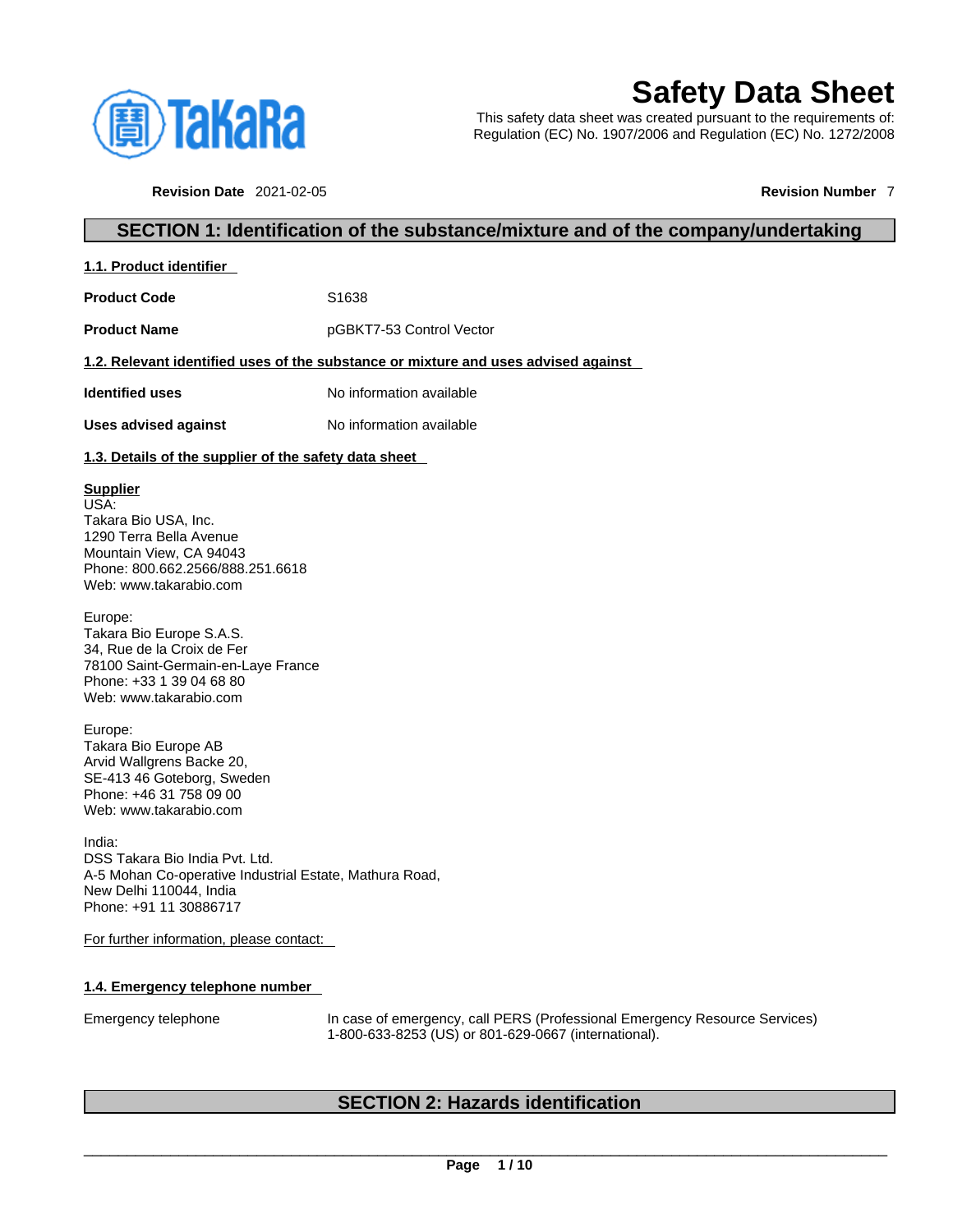# **2.1. Classification of the substance or mixture**

*Regulation (EC) No 1272/2008*  This mixture is classified as not hazardous according to regulation (EC) 1272/2008 [CLP]

#### **2.2. Label elements**

This mixture is classified as not hazardous according to regulation (EC) 1272/2008 [CLP] **Hazard statements** This mixture is classified as not hazardous according to regulation (EC) 1272/2008 [CLP]

#### **2.3. Other hazards**

No information available.

# **SECTION 3: Composition/information on ingredients**

#### **3.1 Substances**

Not applicable

**3.2 Mixtures** 

# **Full text of H- and EUH-phrases: see section 16**

*Acute Toxicity Estimate No information available* 

This product does not contain candidate substances of very high concern at a concentration >=0.1% (Regulation (EC) No. 1907/2006 (REACH), Article 59)

# **SECTION 4: First aid measures**

# **4.1. Description of first aid measures**

| <b>Inhalation</b>                                                               | Remove to fresh air.                                                                                                    |  |
|---------------------------------------------------------------------------------|-------------------------------------------------------------------------------------------------------------------------|--|
| Eye contact                                                                     | Rinse thoroughly with plenty of water for at least 15 minutes, lifting lower and upper eyelids.<br>Consult a physician. |  |
| <b>Skin contact</b>                                                             | Wash skin with soap and water. In the case of skin irritation or allergic reactions see a<br>physician.                 |  |
| Ingestion                                                                       | Clean mouth with water and drink afterwards plenty of water.                                                            |  |
| 4.2. Most important symptoms and effects, both acute and delayed                |                                                                                                                         |  |
| <b>Symptoms</b>                                                                 | No information available.                                                                                               |  |
| 4.3. Indication of any immediate medical attention and special treatment needed |                                                                                                                         |  |
| Note to physicians                                                              | Treat symptomatically.                                                                                                  |  |

# **SECTION 5: Firefighting measures**

# **5.1. Extinguishing media**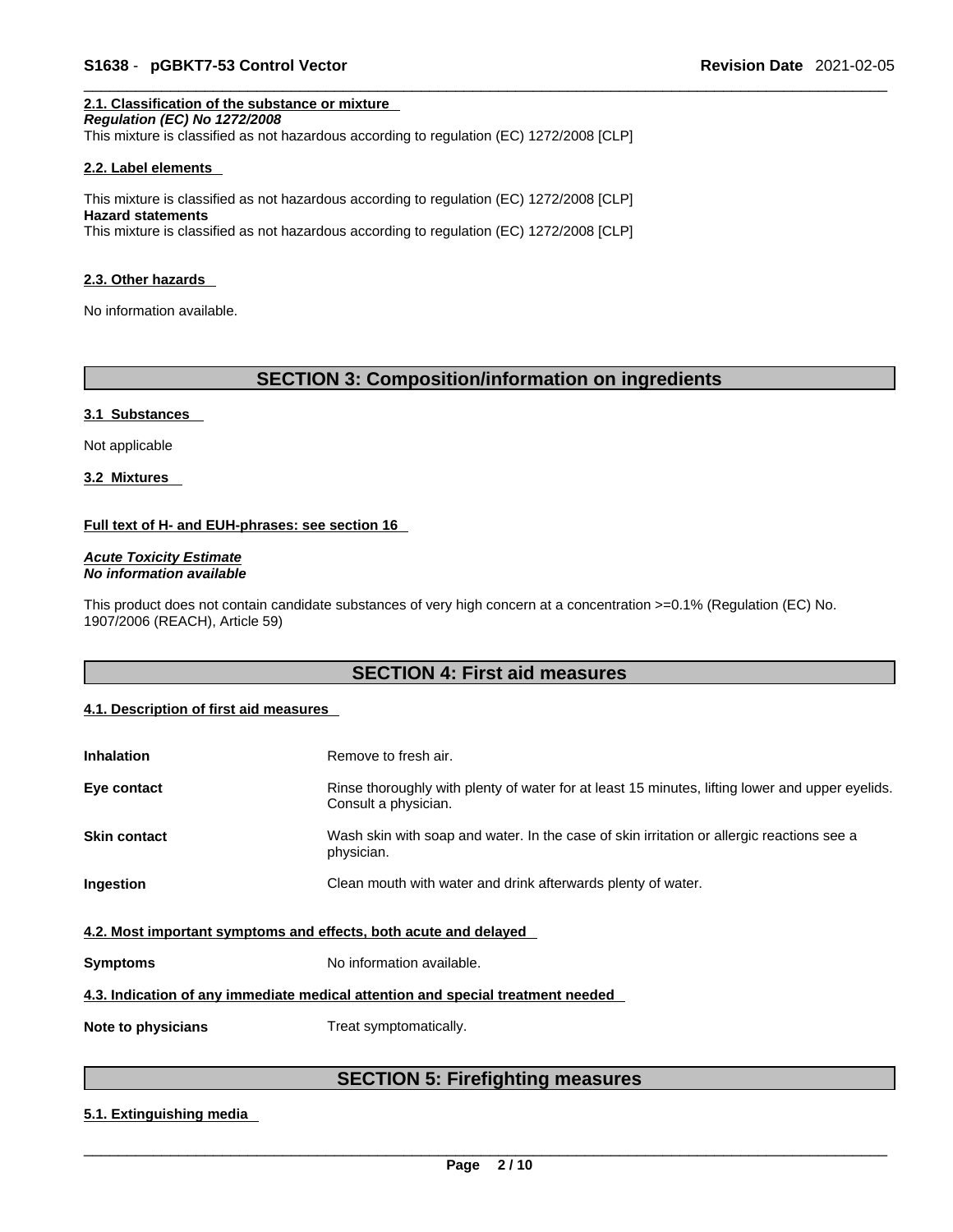| <b>Suitable Extinguishing Media</b>                        | Use extinguishing measures that are appropriate to local circumstances and the<br>surrounding environment.                            |
|------------------------------------------------------------|---------------------------------------------------------------------------------------------------------------------------------------|
| <b>Large Fire</b>                                          | CAUTION: Use of water spray when fighting fire may be inefficient.                                                                    |
| Unsuitable extinguishing media                             | Do not scatter spilled material with high pressure water streams.                                                                     |
| 5.2. Special hazards arising from the substance or mixture |                                                                                                                                       |
| Specific hazards arising from the<br>chemical              | No information available.                                                                                                             |
| 5.3. Advice for firefighters                               |                                                                                                                                       |
| Special protective equipment for<br>fire-fighters          | Firefighters should wear self-contained breathing apparatus and full firefighting turnout<br>gear. Use personal protection equipment. |
|                                                            | <b>SECTION 6: Accidental release measures</b>                                                                                         |
|                                                            | 6.1. Personal precautions, protective equipment and emergency procedures                                                              |
| <b>Personal precautions</b>                                | Ensure adequate ventilation.                                                                                                          |
| For emergency responders                                   | Use personal protection recommended in Section 8.                                                                                     |
| 6.2. Environmental precautions                             |                                                                                                                                       |
| <b>Environmental precautions</b>                           | See Section 12 for additional Ecological Information.                                                                                 |
| 6.3. Methods and material for containment and cleaning up  |                                                                                                                                       |
| <b>Methods for containment</b>                             | Prevent further leakage or spillage if safe to do so.                                                                                 |
| Methods for cleaning up                                    | Take up mechanically, placing in appropriate containers for disposal.                                                                 |
| Prevention of secondary hazards                            | Clean contaminated objects and areas thoroughly observing environmental regulations.                                                  |
| 6.4. Reference to other sections                           |                                                                                                                                       |
| <b>Reference to other sections</b>                         | See section 8 for more information. See section 13 for more information.                                                              |
|                                                            | <b>SECTION 7: Handling and storage</b>                                                                                                |
| 7.1. Precautions for safe handling                         |                                                                                                                                       |
| Advice on safe handling                                    | Ensure adequate ventilation.                                                                                                          |

**General hygiene considerations** Handle in accordance with good industrial hygiene and safety practice.

# **7.2. Conditions for safe storage, including any incompatibilities**

**Storage Conditions** Keep container tightly closed in a dry and well-ventilated place.

# **7.3. Specific end use(s)**

**Identified uses**

# **SECTION 8: Exposure controls/personal protection**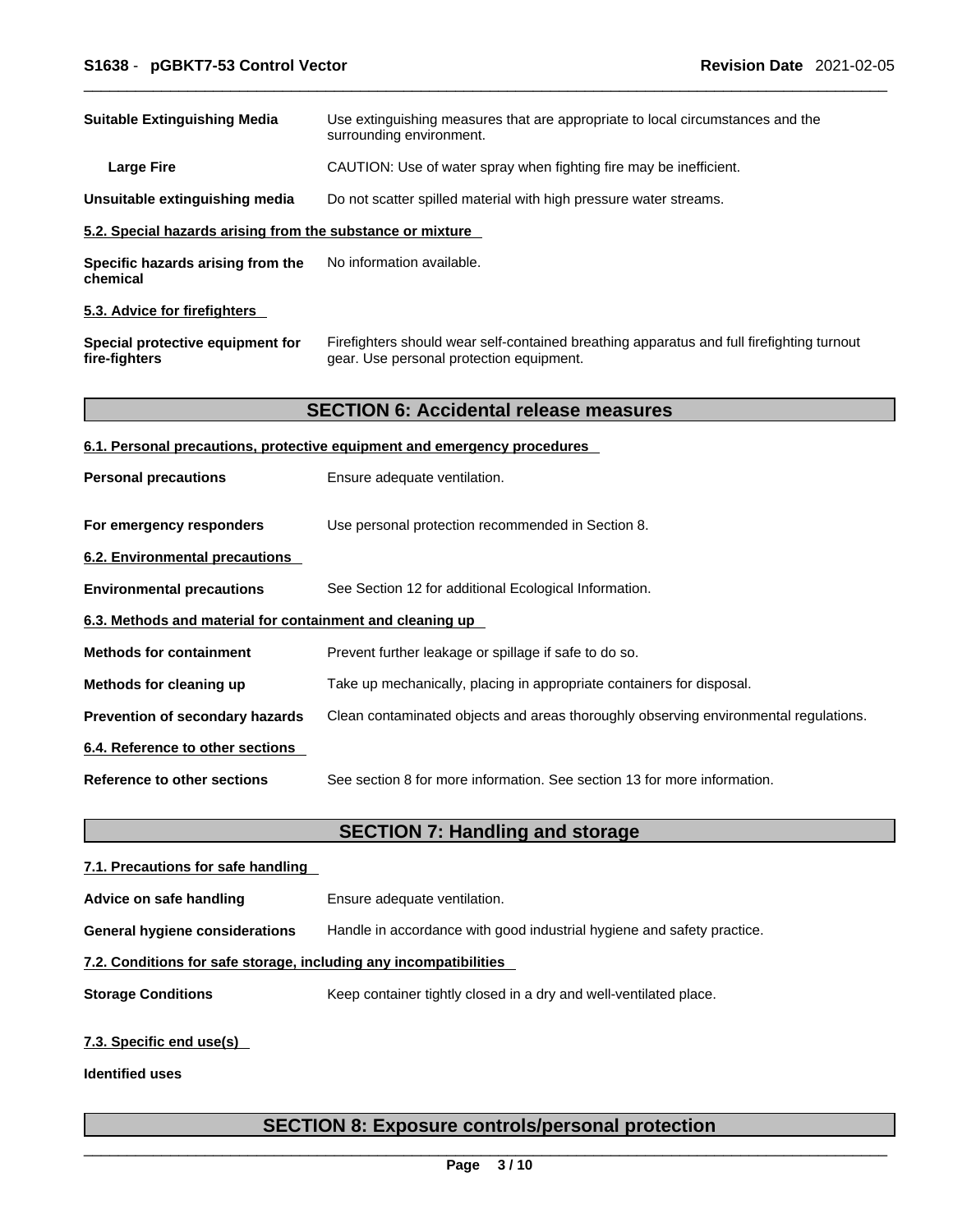# **8.1. Control parameters**

**Exposure Limits** This product, as supplied, does not contain any hazardous materials with occupational exposure limits established by the region specific regulatory bodies.

# **Biological occupational exposure limits**

This product, as supplied, does not contain any hazardous materials with biological limits established by the region specific regulatory bodies.

| Derived No Effect Level (DNEL)<br><b>Predicted No Effect Concentration</b><br>(PNEC) | No information available.<br>No information available.                                                                                                                      |
|--------------------------------------------------------------------------------------|-----------------------------------------------------------------------------------------------------------------------------------------------------------------------------|
| 8.2. Exposure controls                                                               |                                                                                                                                                                             |
| <b>Personal Protective Equipment</b>                                                 |                                                                                                                                                                             |
| <b>Eye/face protection</b>                                                           | No special protective equipment required.                                                                                                                                   |
| Skin and body protection                                                             | No special protective equipment required.                                                                                                                                   |
| <b>Respiratory protection</b>                                                        | No protective equipment is needed under normal use conditions. If exposure limits are<br>exceeded or irritation is experienced, ventilation and evacuation may be required. |
| General hygiene considerations                                                       | Handle in accordance with good industrial hygiene and safety practice.                                                                                                      |
| <b>Environmental exposure controls</b>                                               | No information available.                                                                                                                                                   |

# **SECTION 9: Physical and chemical properties**

# **9.1. Information on basic physical and chemical properties**

| 3.1. milomation on basic physical and chemical properties |
|-----------------------------------------------------------|
| Liauid                                                    |
| Clear, colorless                                          |
| Clear                                                     |
| Odorless.                                                 |
| No information available                                  |
| <b>Values</b>                                             |
|                                                           |

| Property                         | <b>Values</b>     | Remarks • Method         |
|----------------------------------|-------------------|--------------------------|
| Melting point / freezing point   | No data available | None known               |
|                                  | No data available | None known               |
| Boiling point/boiling range (°C) |                   |                          |
| Flammability (solid, gas)        | No data available | None known               |
| <b>Flammability Limit in Air</b> |                   | None known               |
| Upper flammability limit:        | No data available |                          |
| Lower flammability limit:        | No data available |                          |
| Flash point                      | No data available | Open cup                 |
| <b>Autoignition temperature</b>  | No data available | None known               |
| <b>Decomposition temperature</b> |                   | None known               |
| рH                               |                   | None known               |
| pH (as aqueous solution)         | No data available | No information available |
| Kinematic viscosity              | No data available | None known               |
| <b>Dynamic Viscosity</b>         | No data available | None known               |
| Water solubility                 | No data available | None known               |
| Solubility in other solvents     | No data available | None known               |
| <b>Partition coefficient</b>     | No data available | None known               |
| Vapor pressure                   | No data available | None known               |
| <b>Relative density</b>          |                   | None known               |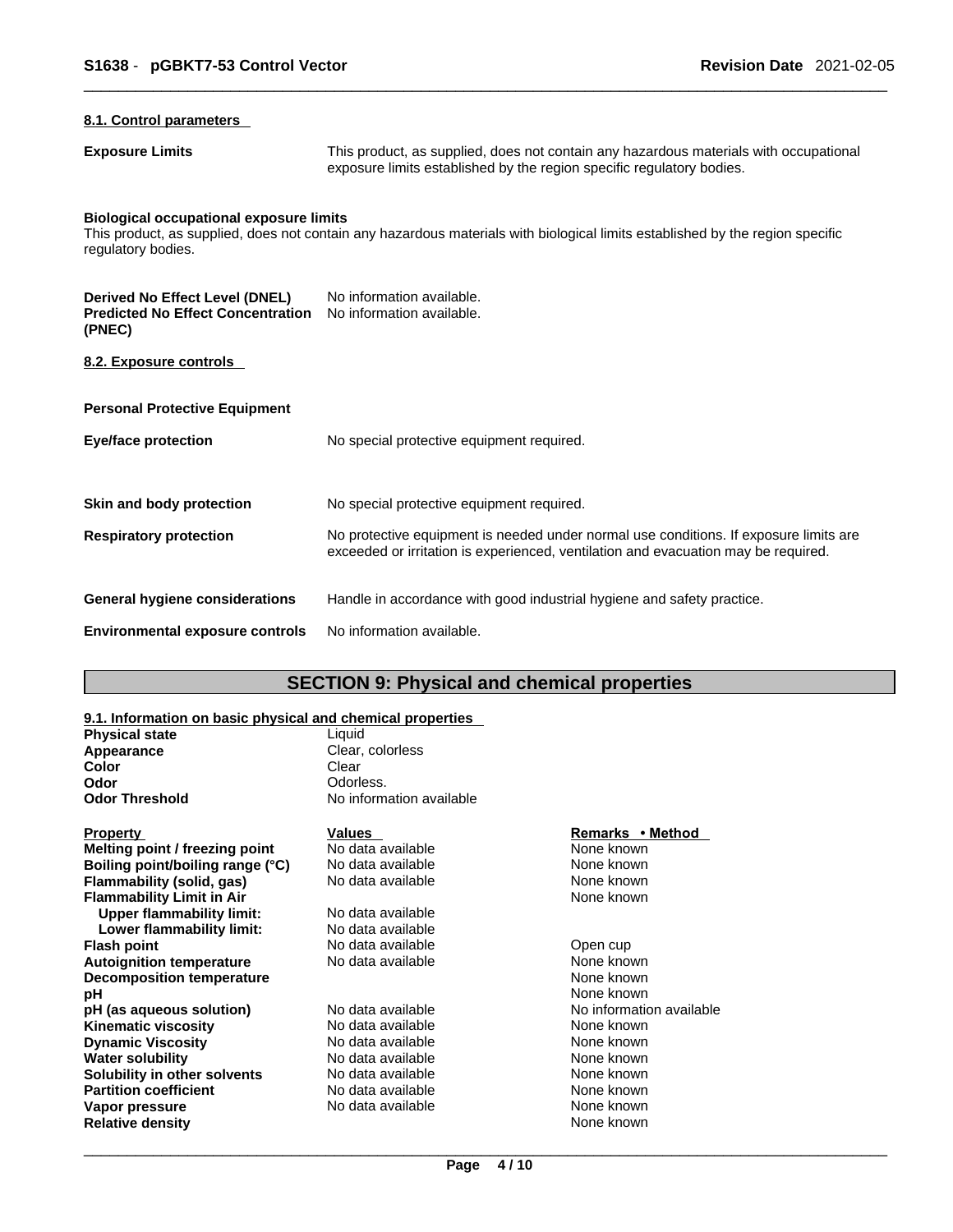| <b>Bulk Density</b>               | No data available        |
|-----------------------------------|--------------------------|
| <b>Liquid Density</b>             | No data available        |
| Vapor density                     | No data available        |
| <b>Particle characteristics</b>   |                          |
| <b>Particle Size</b>              | No information available |
| <b>Particle Size Distribution</b> | No information available |

#### **9.2. Other information**

*9.2.1. Information with regard to physical hazard classes* Not applicable

*9.2.2. Other safety characteristics* No information available

| <b>SECTION 10: Stability and reactivity</b> |  |
|---------------------------------------------|--|
|---------------------------------------------|--|

**None known** 

# **10.1. Reactivity**

**Reactivity No information available.** 

**10.2. Chemical stability** 

**Stability** Stable under normal conditions.

**Explosion Data Sensitivity to mechanical impact** None. **Sensitivity to static discharge** None.

**10.3. Possibility of hazardous reactions**

**Possibility of hazardous reactions** None under normal processing.

**10.4. Conditions to avoid** 

**Conditions to avoid** None known based on information supplied.

**10.5. Incompatible materials**

**Incompatible materials** None known based on information supplied.

# **10.6. Hazardous decomposition products**

**Hazardous Decomposition Products** None known based on information supplied.

# **SECTION 11: Toxicological information**

# **11.1. Information on hazard classes as defined in Regulation (EC) No 1272/2008**

# **Information on likely routes of exposure**

# **Product Information**

| <b>Inhalation</b>   | Specific test data for the substance or mixture is not available. |
|---------------------|-------------------------------------------------------------------|
| Eye contact         | Specific test data for the substance or mixture is not available. |
| <b>Skin contact</b> | Specific test data for the substance or mixture is not available. |
| Ingestion           | Specific test data for the substance or mixture is not available. |

**<u>Symptoms related to the physical, chemical and toxicological characteristics</u>**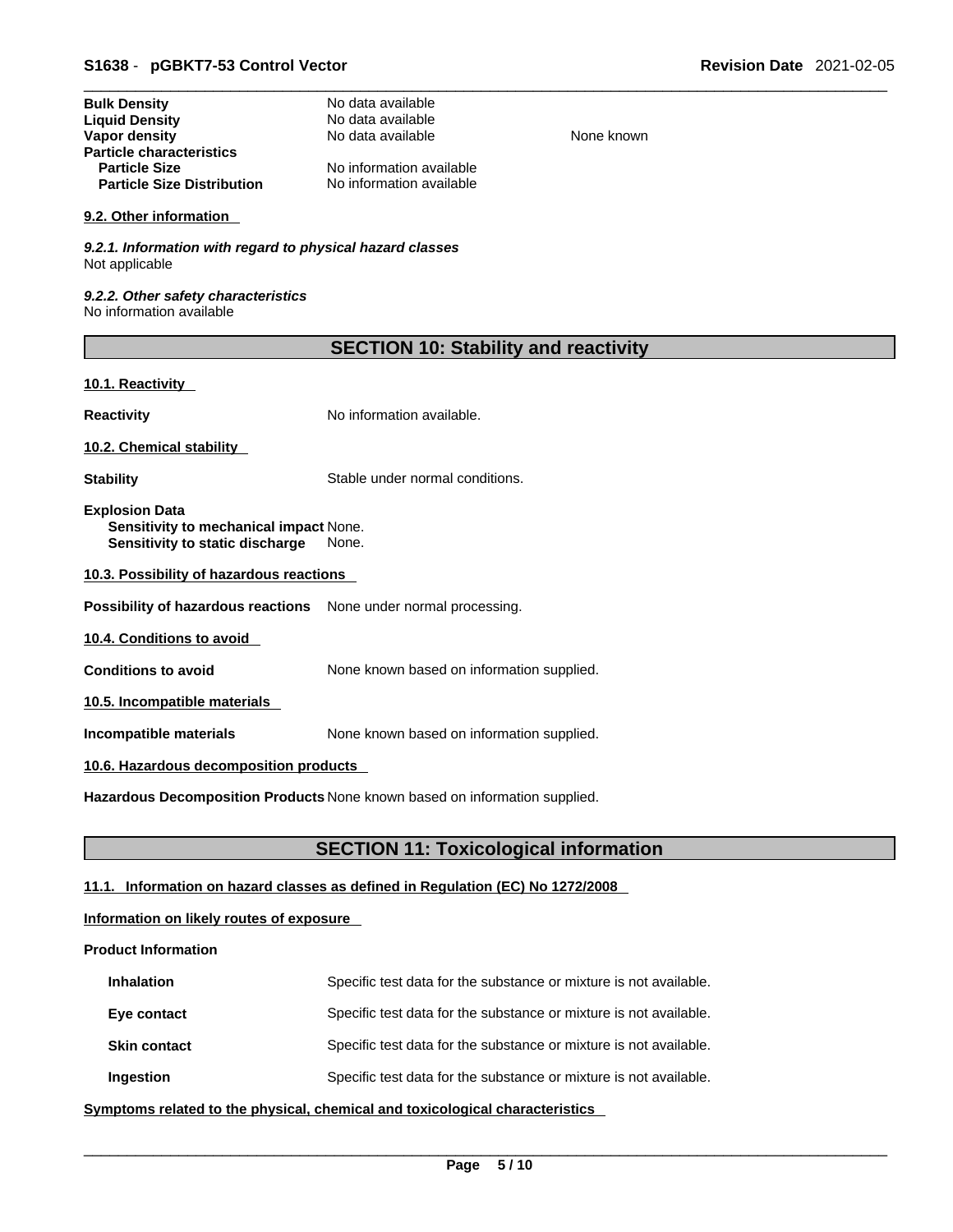**Symptoms** No information available.

**Numerical measures of toxicity**

# **Acute toxicity**

|                                         | Delayed and immediate effects as well as chronic effects from short and long-term exposure |  |
|-----------------------------------------|--------------------------------------------------------------------------------------------|--|
| <b>Skin corrosion/irritation</b>        | No information available.                                                                  |  |
| Serious eye damage/eye irritation       | No information available.                                                                  |  |
| Respiratory or skin sensitization       | No information available.                                                                  |  |
| Germ cell mutagenicity                  | No information available.                                                                  |  |
| Carcinogenicity                         | No information available.                                                                  |  |
| <b>Reproductive toxicity</b>            | No information available.                                                                  |  |
| <b>STOT - single exposure</b>           | No information available.                                                                  |  |
| <b>STOT - repeated exposure</b>         | No information available.                                                                  |  |
| <b>Aspiration hazard</b>                | No information available.                                                                  |  |
| 11.2. Information on other hazards      |                                                                                            |  |
| 11.2.1. Endocrine disrupting properties |                                                                                            |  |
| <b>Endocrine disrupting properties</b>  | No information available.                                                                  |  |
| 11.2.2. Other information               |                                                                                            |  |
| Other adverse effects                   | No information available.                                                                  |  |
|                                         | <b>SECTION 12: Ecological information</b>                                                  |  |
| 12.1. Toxicity                          |                                                                                            |  |
| <b>Ecotoxicity</b>                      | The environmental impact of this product has not been fully investigated.                  |  |
| <b>Unknown aquatic toxicity</b>         | Contains 0.836 % of components with unknown hazards to the aquatic environment.            |  |
| 12.2. Persistence and degradability     |                                                                                            |  |
| <b>Persistence and degradability</b>    | No information available.                                                                  |  |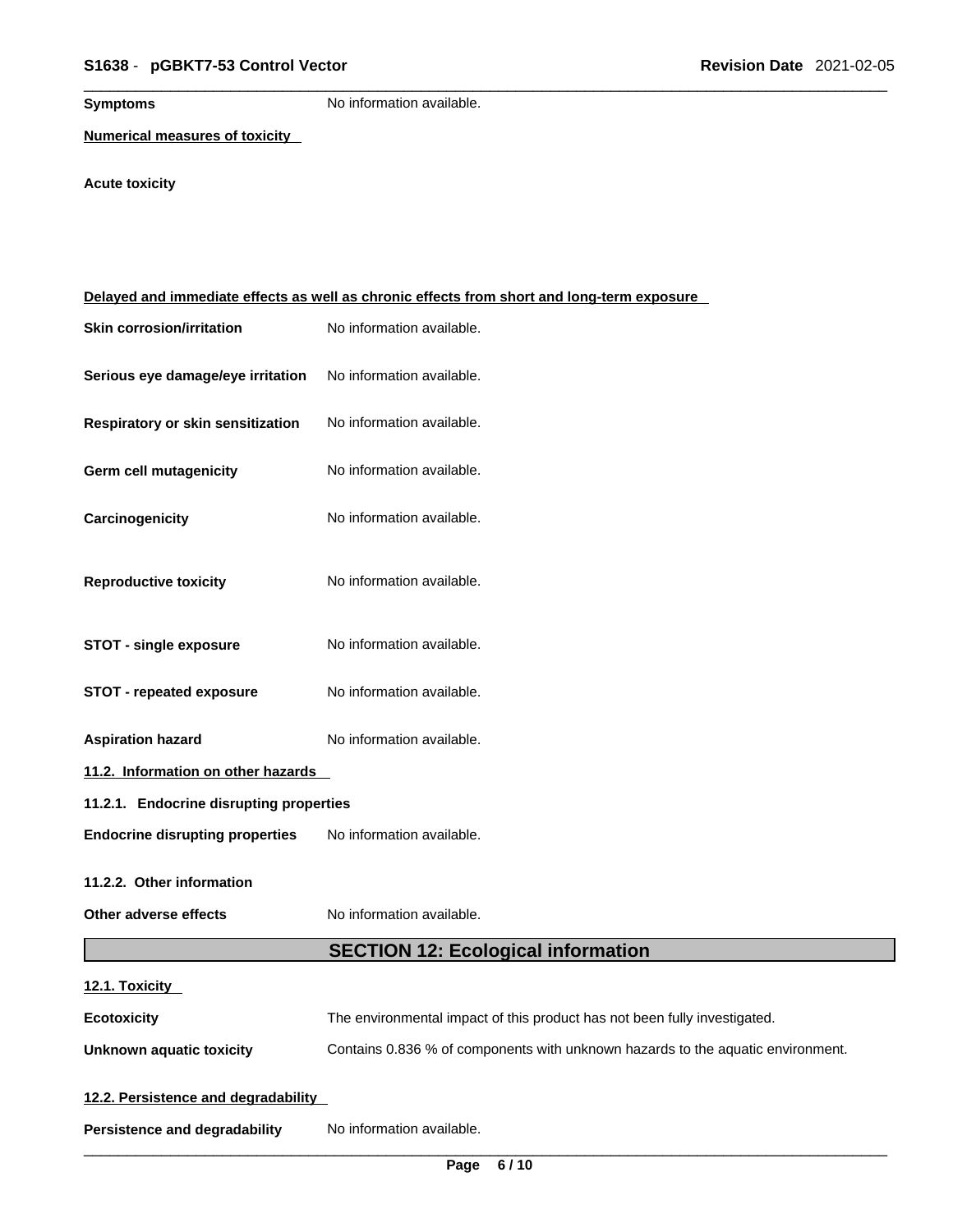# **12.3. Bioaccumulative potential**

**Bioaccumulation** No information available.

**12.4. Mobility in soil** 

**Mobility in soil Mobility in soil No** information available.

**12.5. Results of PBT and vPvB assessment**

**PBT** and **vPvB** assessment No information available.

# **12.6. Endocrine disrupting properties**

**Endocrine disrupting properties** No information available.

# **12.7. Other adverse effects**

No information available.

# **SECTION 13: Disposal considerations**

#### **13.1. Waste treatment methods**

| Waste from residues/unused | Dispose of in accordance with local regulations. Dispose of waste in accordance with |
|----------------------------|--------------------------------------------------------------------------------------|
| products                   | environmental legislation.                                                           |
| Contaminated packaging     | Do not reuse empty containers.                                                       |

# **SECTION 14: Transport information**

| <b>IATA</b><br>14.1 UN number or ID number<br>14.2 UN proper shipping name<br>14.3 Transport hazard class(es)<br>14.4 Packing group<br>14.5 Environmental hazards<br>14.6 Special precautions for user<br><b>Special Provisions</b>                                                                    | Not regulated<br>No information available<br>Not regulated<br>Not regulated<br>Not applicable<br>None                             |
|--------------------------------------------------------------------------------------------------------------------------------------------------------------------------------------------------------------------------------------------------------------------------------------------------------|-----------------------------------------------------------------------------------------------------------------------------------|
| <b>IMDG</b><br>14.1 UN number or ID number<br>14.2 UN proper shipping name<br>14.3 Transport hazard class(es)<br>14.4 Packing group<br>14.5 Environmental hazards<br>14.6 Special precautions for user<br><b>Special Provisions</b><br>14.7 Maritime transport in bulk<br>according to IMO instruments | Not regulated<br>No information available<br>Not regulated<br>Not regulated<br>Not applicable<br>None<br>No information available |
| <b>RID</b><br>14.1 UN number or ID number<br>14.2 UN proper shipping name<br>14.3 Transport hazard class(es)<br>14.4 Packing group<br>14.5 Environmental hazards<br>14.6 Special precautions for user                                                                                                  | Not regulated<br>No information available<br>Not regulated<br>Not regulated<br>Not applicable                                     |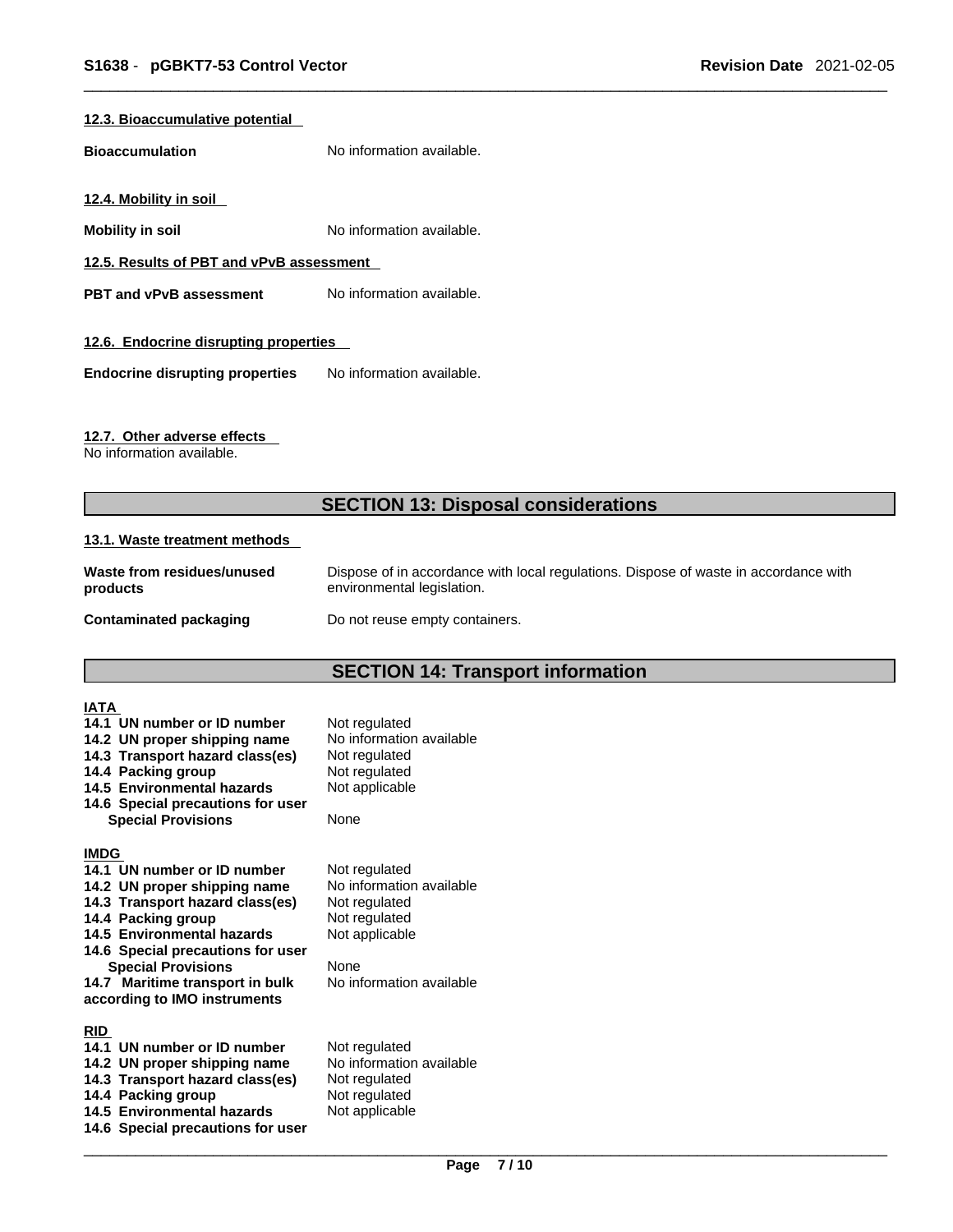**Special Provisions** None

| <b>ADR</b>                        |                          |
|-----------------------------------|--------------------------|
| 14.1 UN number or ID number       | Not regulated            |
| 14.2 UN proper shipping name      | No information available |
| 14.3 Transport hazard class(es)   | Not regulated            |
| 14.4 Packing group                | Not regulated            |
| 14.5 Environmental hazards        | Not applicable           |
| 14.6 Special precautions for user |                          |
| <b>Special Provisions</b>         | None                     |

# **SECTION 15: Regulatory information**

# **15.1. Safety, health and environmental regulations/legislation specific for the substance or mixture**

#### **European Union**

Take note of Directive 98/24/EC on the protection of the health and safety of workers from the risks related to chemical agents at work.

#### **Authorizations and/or restrictions on use:**

This product does not contain substances subject to authorization (Regulation (EC) No. 1907/2006 (REACH), Annex XIV) This product does not contain substances subject to restriction (Regulation (EC) No. 1907/2006 (REACH), Annex XVII)

#### **Persistent Organic Pollutants**

Not applicable

**Ozone-depleting substances (ODS) regulation (EC) 1005/2009**

Not applicable

| International Inventories |  |
|---------------------------|--|
| <b>TSCA</b>               |  |
| <b>DSL/NDSL</b>           |  |
| <b>EINECS/ELINCS</b>      |  |
| <b>ENCS</b>               |  |
| <b>IECSC</b>              |  |
| <b>KECL</b>               |  |
| <b>PICCS</b>              |  |
| <b>AICS</b>               |  |

 **Legend:** 

 **TSCA** - United States Toxic Substances Control Act Section 8(b) Inventory  **DSL/NDSL** - Canadian Domestic Substances List/Non-Domestic Substances List  **EINECS/ELINCS** - European Inventory of Existing Chemical Substances/European List of Notified Chemical Substances  **ENCS** - Japan Existing and New Chemical Substances  **IECSC** - China Inventory of Existing Chemical Substances  **KECL** - Korean Existing and Evaluated Chemical Substances  **PICCS** - Philippines Inventory of Chemicals and Chemical Substances  **AICS** - Australian Inventory of Chemical Substances

# **15.2. Chemical safety assessment**

**Chemical Safety Assessment** No information available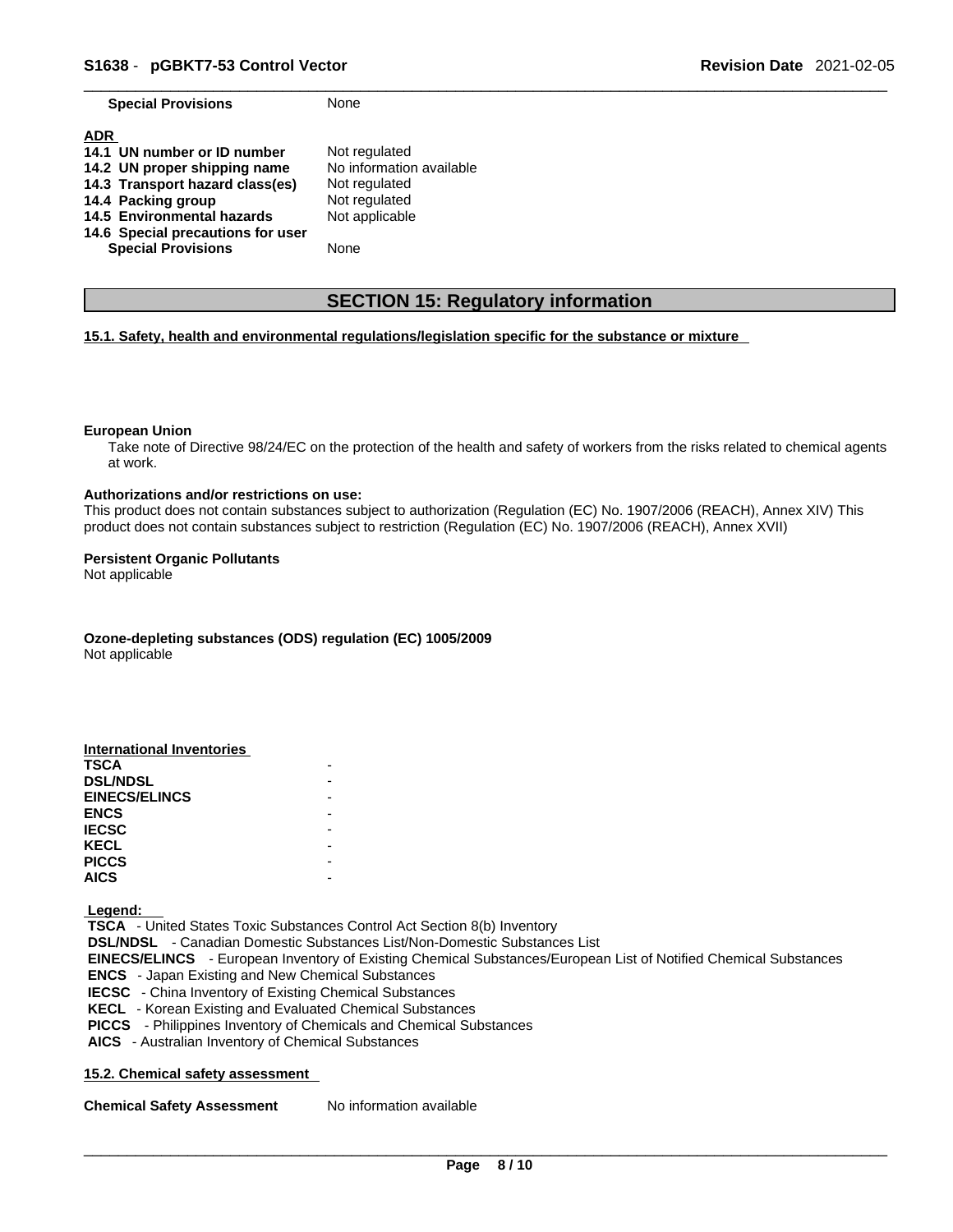# **SECTION 16: Other information**

#### **Key or legend to abbreviations and acronyms used in the safety data sheet**

#### **Legend**

SVHC: Substances of Very High Concern for Authorization:

# **Legend Section 8: EXPOSURE CONTROLS/PERSONAL PROTECTION**

| TWA     | Time weighted average | STEL | Short term exposure limit |
|---------|-----------------------|------|---------------------------|
| Ceiling | Maximum limit value   |      | Skin designation          |

| Method Used                |
|----------------------------|
| Calculation method         |
| Calculation method         |
| Calculation method         |
| Calculation method         |
| <b>Calculation method</b>  |
| <b>ICalculation method</b> |
| Calculation method         |
| Calculation method         |
| Calculation method         |
| Calculation method         |
| Calculation method         |
| <b>Calculation method</b>  |
| Calculation method         |
| Calculation method         |
| Calculation method         |
| Calculation method         |
| <b>Calculation method</b>  |
| Calculation method         |
|                            |

#### **Key literature references and sources for data used to compile the SDS**

Agency for Toxic Substances and Disease Registry (ATSDR) U.S. Environmental Protection Agency ChemView Database European Food Safety Authority (EFSA) EPA (Environmental Protection Agency) Acute Exposure Guideline Level(s) (AEGL(s)) U.S. Environmental Protection Agency Federal Insecticide, Fungicide, and Rodenticide Act U.S. Environmental Protection Agency High Production Volume Chemicals Food Research Journal Hazardous Substance Database International Uniform Chemical Information Database (IUCLID) Japan GHS Classification Australia National Industrial Chemicals Notification and Assessment Scheme (NICNAS) NIOSH (National Institute for Occupational Safety and Health) National Library of Medicine's ChemID Plus (NLM CIP) National Library of Medicine's PubMed database (NLM PUBMED) National Toxicology Program (NTP) New Zealand's Chemical Classification and Information Database (CCID) Organization for Economic Co-operation and Development Environment, Health, and Safety Publications Organization for Economic Co-operation and Development High Production Volume Chemicals Program Organization for Economic Co-operation and Development Screening Information Data Set World Health Organization

#### **Revision Date** 2021-02-05

#### **This safety data sheet complies with the requirements of Regulation (EC) No. 1907/2006**

# **Disclaimer**